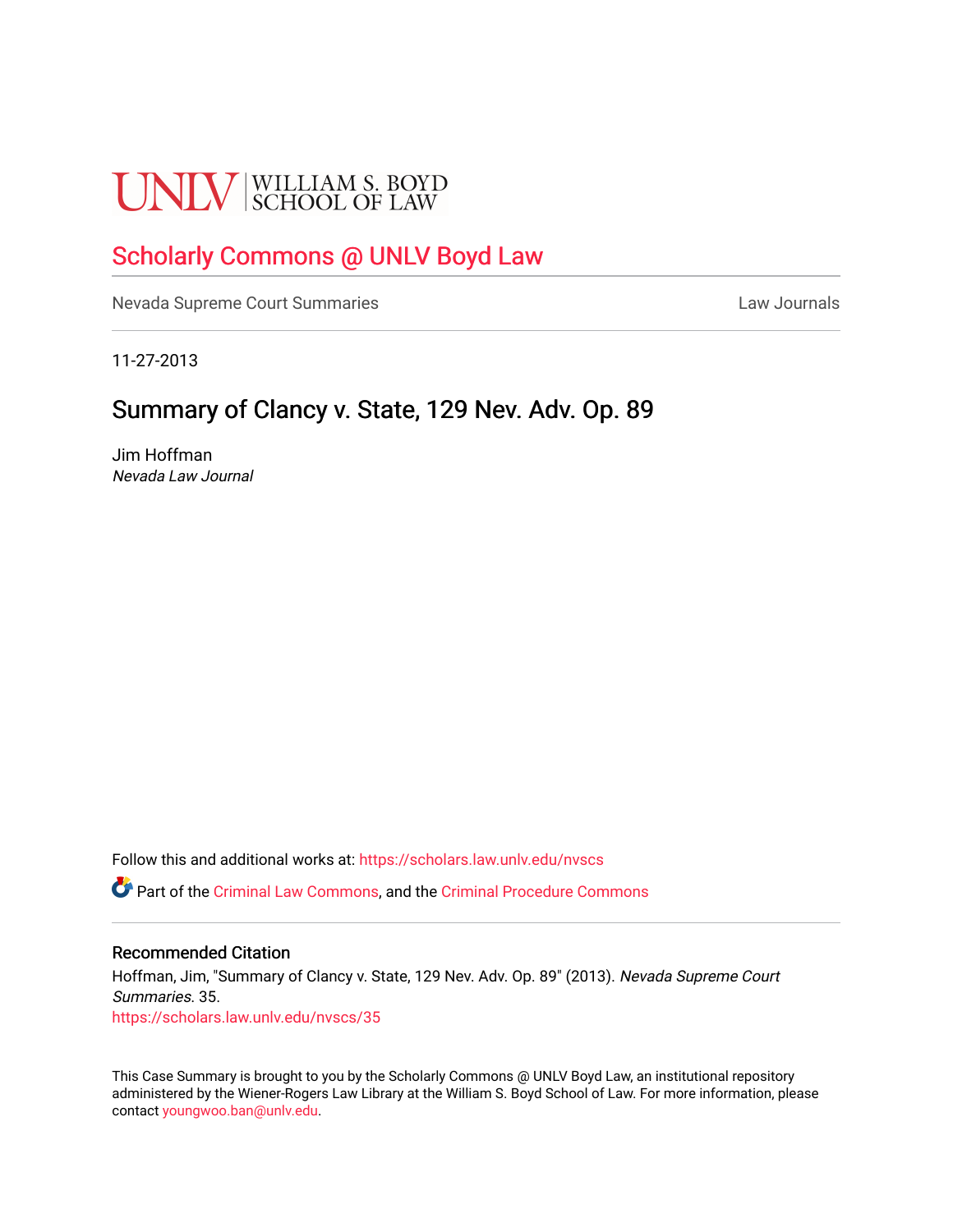*Clancy v. State*, 129 Nev. Adv. Op. 89 (November 27, 2013)<sup>1</sup>

#### CRIMINAL LAW AND PROCEDURE

#### **Summary**

A three-judge panel of the Court<sup>2</sup> considered three questions: (1) whether NRS  $484E.010-030<sup>3</sup>$  require actual knowledge that an accident has occurred, or whether constructive knowledge is sufficient; (2) whether the definition of "involved in an accident" in the same statute is unconstitutionally vague or ambiguous; and (3) whether the evidence in this case was sufficient to support the guilty verdict handed down in the lower court.

#### **Disposition/Outcome**

(1) The statute requires actual or constructive knowledge of an accident. (2) The definition of "involved in an accident" in this statute is not unconstitutionally vague or ambiguous. (3) A rational trier of fact could have found the evidence to establish guilt beyond a reasonable doubt, and therefore the evidence is sufficient to sustain the verdict.

#### **Factual and Procedural History**

Clancy was driving to work on the freeway when he merged in front of a motorcycle, causing it to crash. According to two witnesses, his vehicle physically struck the motorcycle; a third saw the merger, but could not testify as to whether Clancy's vehicle physically struck the motorcycle. After the motorcycle crashed, one of the witnesses saw Clancy look over his shoulder, and then accelerate away and exit the freeway, well before the exit for his workplace. A Nevada Highway Patrol officer, apprised of Clancy's license plate number, went to Clancy's work and saw marks on Clancy's right rear panel, at about the height of the motorcycle. The officer then arrested Clancy.

At trial, Clancy's expert witness opined that the marks on Clancy's vehicle were not enough to indicate a collision between the two vehicles. The State did not provide an opposing witness, but did cross-examine the expert as to whether there could have been contact between the two vehicles that could have resulted in the motorcycle crash without causing significant damage to Clancy's vehicle. The jury returned a guilty verdict, and Clancy appealed on the issues above.

#### **Discussion**

*NRS 484E.010 requires knowledge that an accident occurred.*

 $1$  By Jim Hoffman.<br><sup>2</sup> The panel was composed of Justices Hardesty, Parraguirre, and Cherry, all three of whom concurred in the *independent was textion by objection* Represent Fundersty. Parraguirre, and Cherry, all three of whom concurred in the opinion written by Justice Parraguirre.

<sup>&</sup>lt;sup>3</sup> Nevada's "Leaving the Scene of a Crime" statute. NEV. REV. STAT. §§ 484E.010-030 (2013).